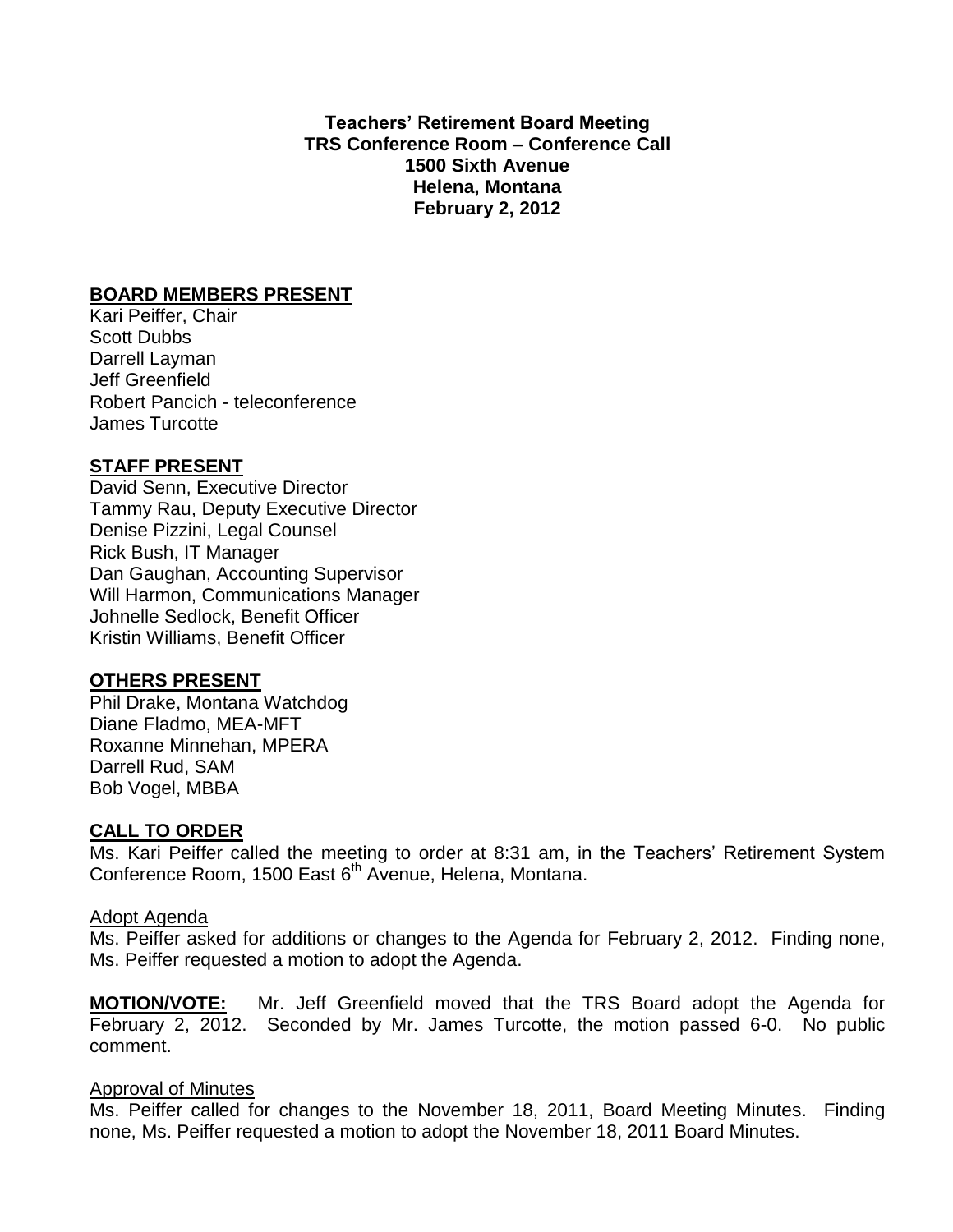**MOTION/VOTE:** Mr. Darrell Layman moved that the TRS Board adopt the Friday, November 18, 2011, Board Meeting Minutes. Seconded by Mr. Greenfield, the motion passed 6-0. No public comment.

### Public Comment on Board Related Items

Ms. Peiffer called for public comment on Board related items. No public comments were made.

# **Executive Director's Report**

### Policy on Privacy and Security of Personal Information

Mr. Senn reported the Policy on Privacy and Security of Personal Information complies with 2009 legislation. Staff has been working to change TRS forms to use the last four digits of Social Security numbers and to change searches in the Pension Plus database. Denise noted that some language was changed for formatting purposes since the Board reviewed the draft proposal in November 2011.

**MOTION/VOTE:** Mr. Scott Dubbs moved to approve the Policy on Privacy and Security of Personal Information. Seconded by Mr. Greenfield, motion passed 6-0. No public comment.

### Update on the TRS Outreach Program

Mr. Will Harmon, communications manager, is working to open communication channels with TRS members and retirees. The November 2011 Horizons Newsletter received positive feedback. Mr. Harmon also worked with Mr. David Senn and Mr. Darrell Rud to meet with school administrators by video conference, and to release a survey through Survey Monkey. The most common response to date is "We can live with some changes if we all share in lifting the load." People say they support the idea of increasing contributions to the fund if the load is fairly divided among members, employers, and the state. Most also say they could live with raising the age members become eligible for regular retirement as long as it doesn't apply to those now nearing retirement.

A question raised by Mr. Layman was, how many newsletters were planned. Mr. Harmon answered newsletters are planned quarterly; the next issue is due out by early March. The concern Mr. Layman brought up was how to date the newsletters or mark them in an order not to confuse TRS members or retirees. One suggestion was use the year and an issue number.

Mr. Harmon also spoke about social media i.e, Facebook. Social media provides a timely way to reach more TRS members and retirees. Mr. Dubbs likes the use of social media to reach TRS members and retirees, noting that more and more people are communicating this way.

TRS Benefit Officers are using Vision Net to reach more members for training. Ms. Johnelle Sedlock and Ms. Kristin Williams had two webinars using this tool and they received good feedback.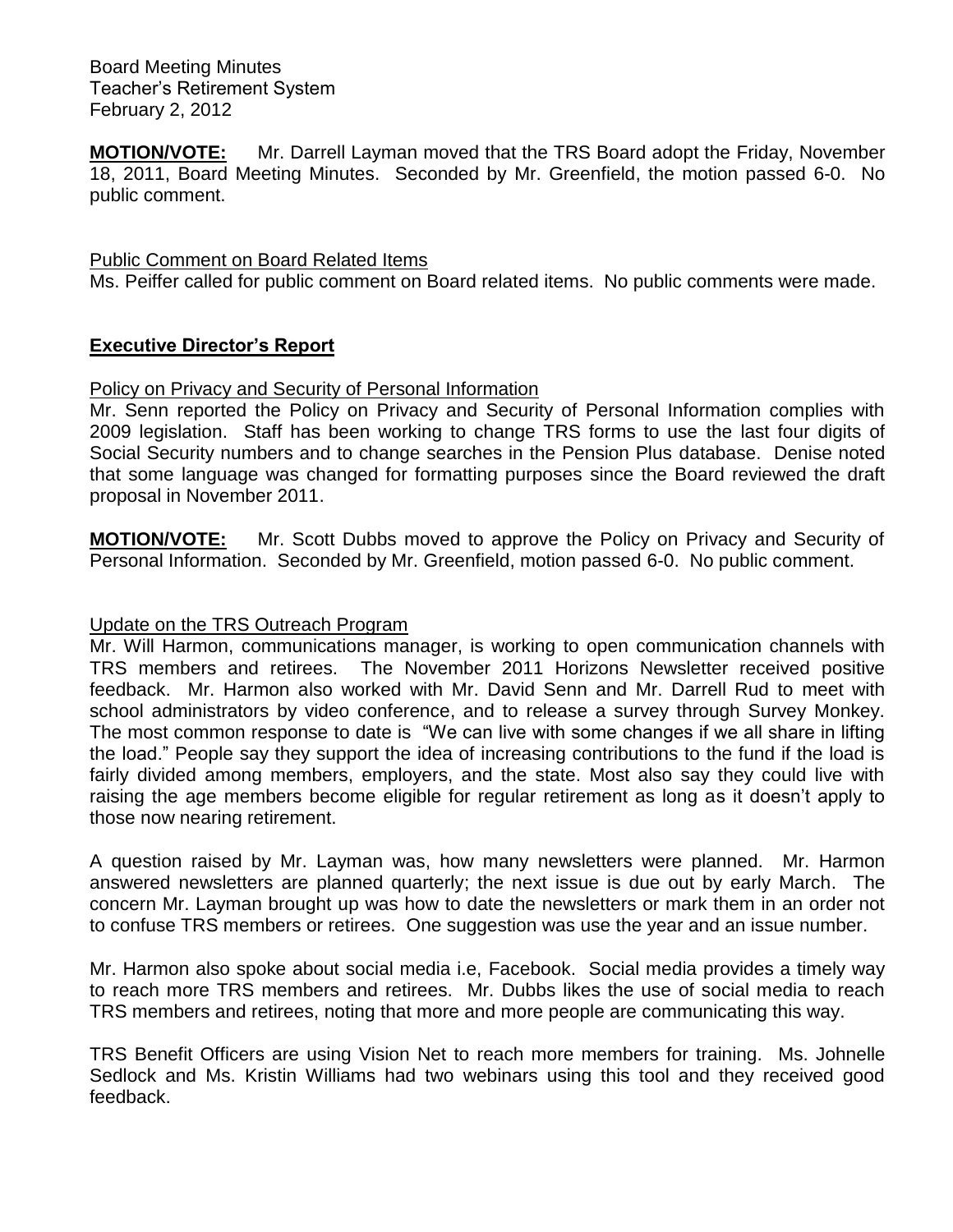#### TRS Board 2013 Legislative Concepts

Legislative concepts are due to OBPP by April 16, 2012. TRS is making three legislative proposals: 1) funding bill, 2) housekeeping bill, and 3) changes to increase the University Systems' supplemental contribution rate. Improving actuarial funding is the Board's priority.

Mr. Senn presented an e-mail from Superintendent Jerry Pauli in regards to para-professionals. He also presented an e-mail from Mr. Carl Somers in regards to retired superintendents. The Board discussed the proposals but took no action.

### Other 2013 Legislative Proposals

TRS staff anticipates seeing legislative proposals for a Defined Contribution retirement plan (DC), and that we will also see the hybrid plan introduced by Senator Joe Balyeat last session reintroduced in some form.

Mr. Rud stated he continues to hear negative remarks about government pension plans. He also thanked the Board and staff for their work to educate TRS members and retirees, and also legislators and Montanans in general.

### Release of Retiree Information to the Montana Policy Institute & Montana Watchdog

Mr. Senn reported that the retiree report requested by the Montana Policy Institute and Montana Watchdog was sent to them on January 31, 2012, and that Montana Watchdog had posted a brief article Wednesday evening. The Montana Policy Institute reimbursed TRS \$1,200 for the cost of producing the information.

In December, TRS sent another letter to our retirees advising them what information would be released to the organization. TRS received 15 phone calls and six letters in response to our letter.

### Public Participation Issues

Mr. Senn distributed a letter from Governor Brian Schweitzer, reminding the Board of its statutory obligation to facilitate public participation on TRS programs and decisions.

### Executive Summary

Mr. Senn reported that two interim legislative committees, SAVA and Legislative Finance, have focused on the funding needs of public employee retirement systems. Both committees are interested and want to be involved in finding solutions to the current underfunded positions of the Systems.

Ms. Tammy Rau distributed a memo from Department of Administration (DOA) Director Janet Kelly addressing the ability of state agencies to make pay adjustments under the broad band pay plan as long as the adjustments do not exceed their budgets. Also, the Governor has directed state agencies to use their flexibility and authority under the broadband pay plan to correct the worst pay problems and to try to get modest pay increases to rank and file employees. Ms. Peiffer instructed staff to work with the Department's HR office to determine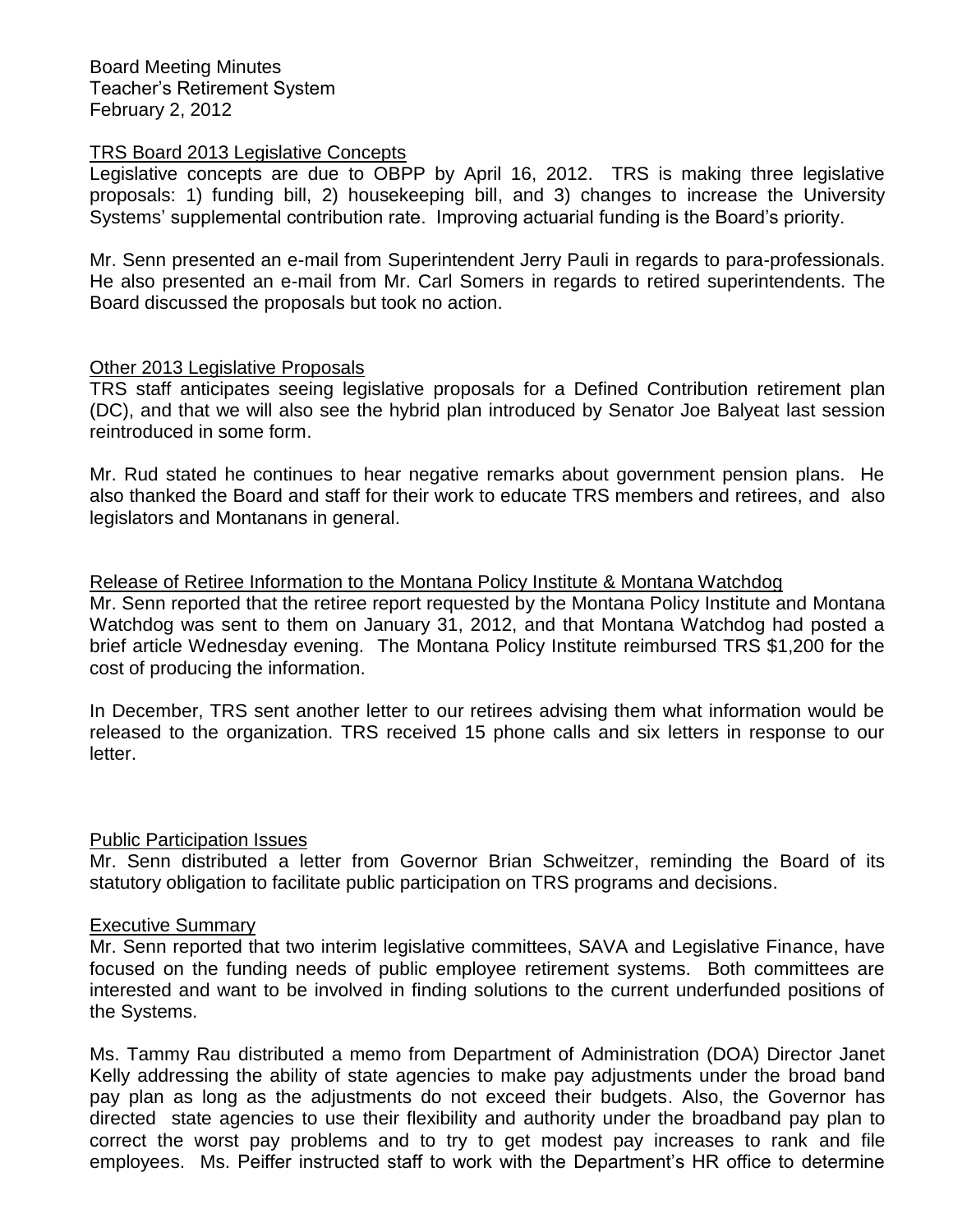what adjustments, if any, can be made within the TRS adopted pay plan, and to present their findings to the Personnel Committee, with recommendations to be presented at the May 11, 2012, board meeting.

## **LEGAL COUNSEL'S REPORT**

#### Summary of Legal Issues

Ms. Pizzini informed the Board that the court's order on judicial review of the Mavencamp matter has not yet been issued.

### State Document Shredding Contract

At the November 18, 2011, Board meeting, the Board inquired about the secure document shredding services used by TRS, and asked that the state contract be reviewed to ensure it meets TRS's expectations for privacy and security. Ms. Pizzini informed the Board that the state contract with Recall Secure Destruction Services was renewed January 1, 2012, and that shredding is done in front of the building in Recall's shredder truck. Mr. Dan Gaughan noted that before the shredding company shreds TRS documents, they are disposed of and maintained in a locked bin that's kept in the vault.

### **OTHER BUSINESS**

### Out of State Travel Requests

Mr. Senn requested approval of out-of-state travel for Ms. Pizzini to attend the National Association of Public Pension Attorneys conference, June 27-29 in Philadelphia, PA, and for Mr. Rick Bush to attend the Public Retirement Information System Mangers conference, May 6-9 in Long Beach, CA. TRS staff has regularly attended these conferences and have found them to be informative and a good networking tool.

Mr. Senn also requested approval of out-of-state travel for Mr. Harmon to attend the NCTR Deputy Director and Communications Specialist Workshop, May 14-17 in Denver, CO, or a similar conference, if the NCTR conference is cancelled, or the agenda does not meet our needs. TRS has attended this conference in the past, but not on an annual basis. Mr. Senn stated this would be a good networking tool for Mr. Harmon.

**MOTION/VOTE:** Mr. Greenfield moved that the TRS Board approve the out of state travel for Ms. Pizzini, Mr. Bush, and Mr. Harmon. Seconded by Mr. Layman, the motion passed 6-0. No public comment.

### TRS Logo

Mr. Senn presented ten TRS logos designed by Mr. Harmon. The logos continue the horizons theme of the TRS newsletter.

**MOTION/VOTE:** Mr. Layman moved to adopt option 2 as the Horizons logo. Seconded by Mr. Turcotte.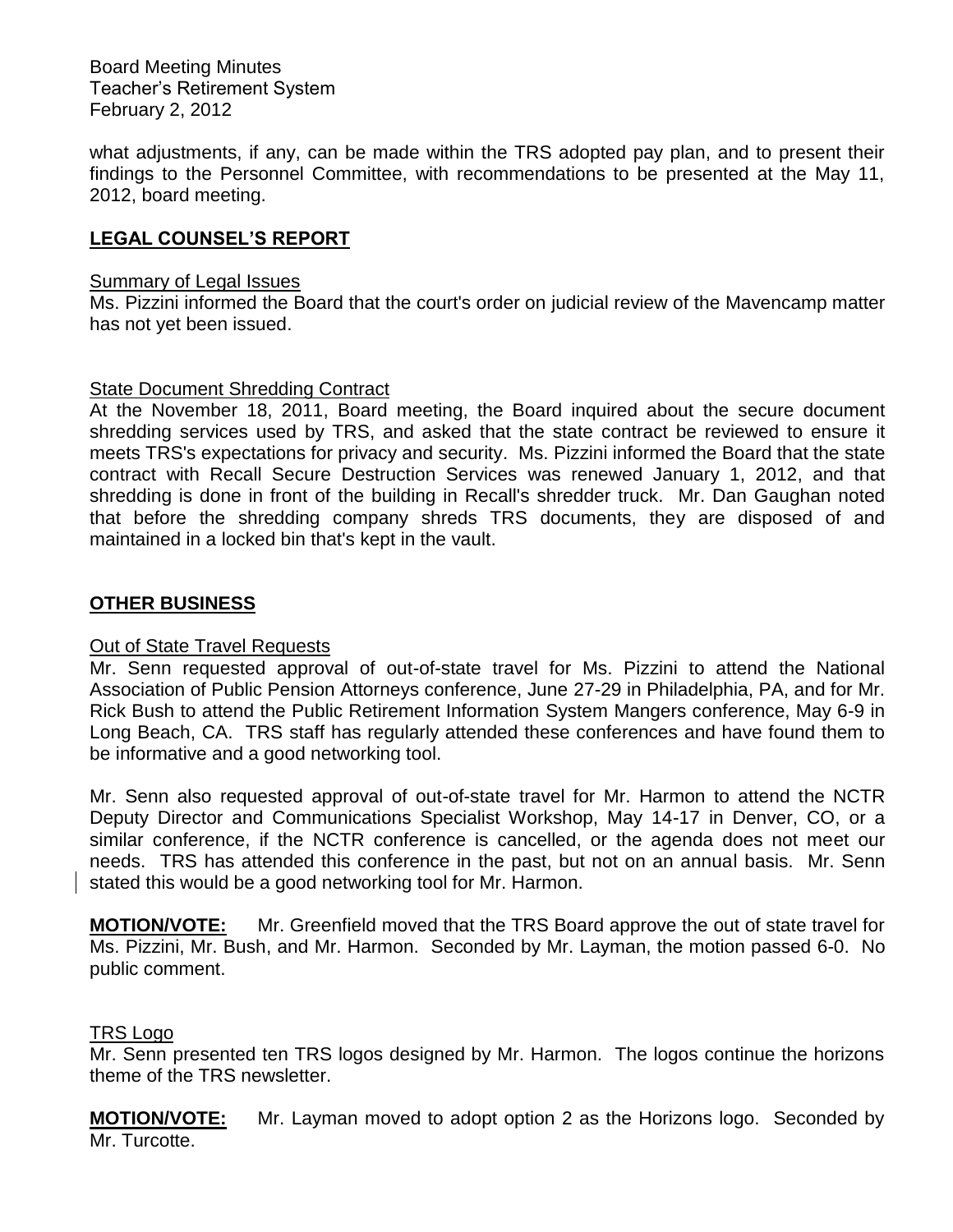**Comments:** Mr. Greenfield stated he liked all the options and that staff should be free to use the best logo for the publication. Mr. Dubbs agreed.

**AMENDMENT:** Mr. Dubbs amended the original motion to allow for TRS staff to use the best logo for the publication, staying with "TRS" inside the state outline. Mr. Layman approved the amendment, amended motion passed 6-0.

### Investment Report – James Turcotte

Mr. Turcotte updated the Board and TRS staff on Board of Investment (BOI) business. Mr. Patrick McKittrick resigned and was replaced by Mr. Bob Bugni. Mr. David Ewer is the new Executive Director.

Last quarter returns were 4.86%, 2.14% for one-year; however, the fiscal year was -3.77%. Cash equities for one-year were -4.72%.

The next BOI meeting is scheduled for February 21-22, 2012.

### Financial Statements, Budget and Delinquent Agency

Mr. Gaughan updated the Board on budget changes. Most changes were projected decreases; however, communications is projected to have a deficit due to postage costs. He explained some of the cost difference was due to increased direct mailing of handbooks and newsletters to members, where in the past these items were it bulk mailed and distributed by the schools. Also, the cost to mail the handbooks this year doubled from two years ago. Ms. Rau explained some of the cost increase was due to issues with Print & Mail Services (PMS) when mailing the handbooks. She was able to negotiate with PMS to lower the price.

Mr. Gaughan explained changes to the real estate pool, fund balance, and investment revenue.

TRS has two school districts on the Delinquent Agency list.

### IT Status Report

Mr. Rick Bush was introduced as the new IT Manager for TRS. He gave a brief overview of his work background and explained he is learning the Pension Plus database system. He and Management are looking into three options to upgrade Pension Plus: 1) building a new version of Pension Plus, 2) working with MPERA on their RFP, and 3) working with Alfred to move the data into a new system.

Mr. Bush asked the Board for their thoughts on distributing Board materials electronically, using an iPad or laptop. Mr. Dubbs and Mr. Greenfield liked this idea. They discussed the security of electronic devices and what would happen if a device were lost.

### Employer Reporting Instructions – Retired Members

Ms. Pizzini reported she and Mr. Senn met with the Legislative Committee on December 9, 2011, regarding retirees employed by schools, CSEDs, and cooperatives as independent contractors, and issues regarding the employers' obligation to report these individuals. Initial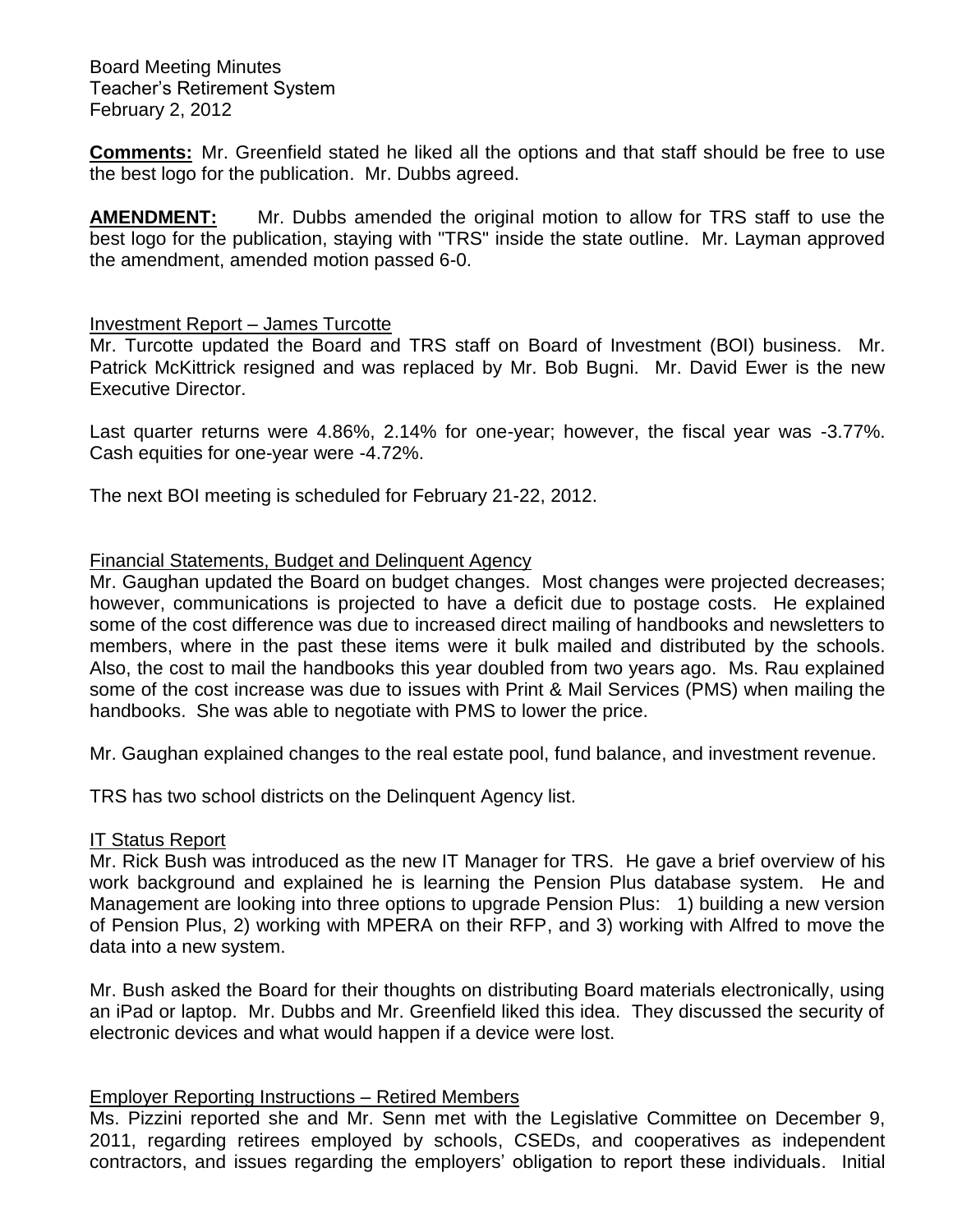thoughts were that individuals who are teaching, supervising teachers, or performing other functions reportable to TRS on behalf of schools, cooperatives, and CSEDs are required to be reported. Individuals who are providing simple teacher in-service type training probably should not be.

Ms. Pizzini said some University System units report employees to TRS who appear actually to be performing services on behalf of private entities contracting with the University. The questions is whether these individuals are actually employees of the University unit or employees of the private entity contracting with the University. TRS staff is working with the Universities and the Board of Regents to resolve this issue.

### Next Meeting Dates

Friday, May 11, 2012 Friday, September 28, 2012 Friday, December 7, 2012

### **CLOSED MEETING**

### **DISABILITY APPLICATIONS**

### Executive Session to Discuss Disability Applications

Ms. Peiffer directed the meeting to be closed at 12 pm to discuss and review disability applications since the individuals' right to privacy pertaining to their application for disability benefits clearly exceeds the merits of public disclosure.

### **OPEN MEETING**

Ms. Peiffer reopened the meeting to the public at 12:15 pm.

### Applications for Disability Retirement Benefits

#### **MOTION/VOTE:**

Mr. Layman moved to approve the disability retirement request for Ms. Christine B. Fisher. Mr. Turcotte seconded, motion passed 6-0.

Mr. Dubbs moved to approve the disability retirement request for Mr. Richard B. Nadeau. Mr. Layman seconded, motion passed 6-0.

Mr. Turcotte moved to approve the disability retirement request for Ms. Jana L. Paulauskis. Mr. Dubbs seconded, motion passed 6-0.

### **ADJOURNMENT**